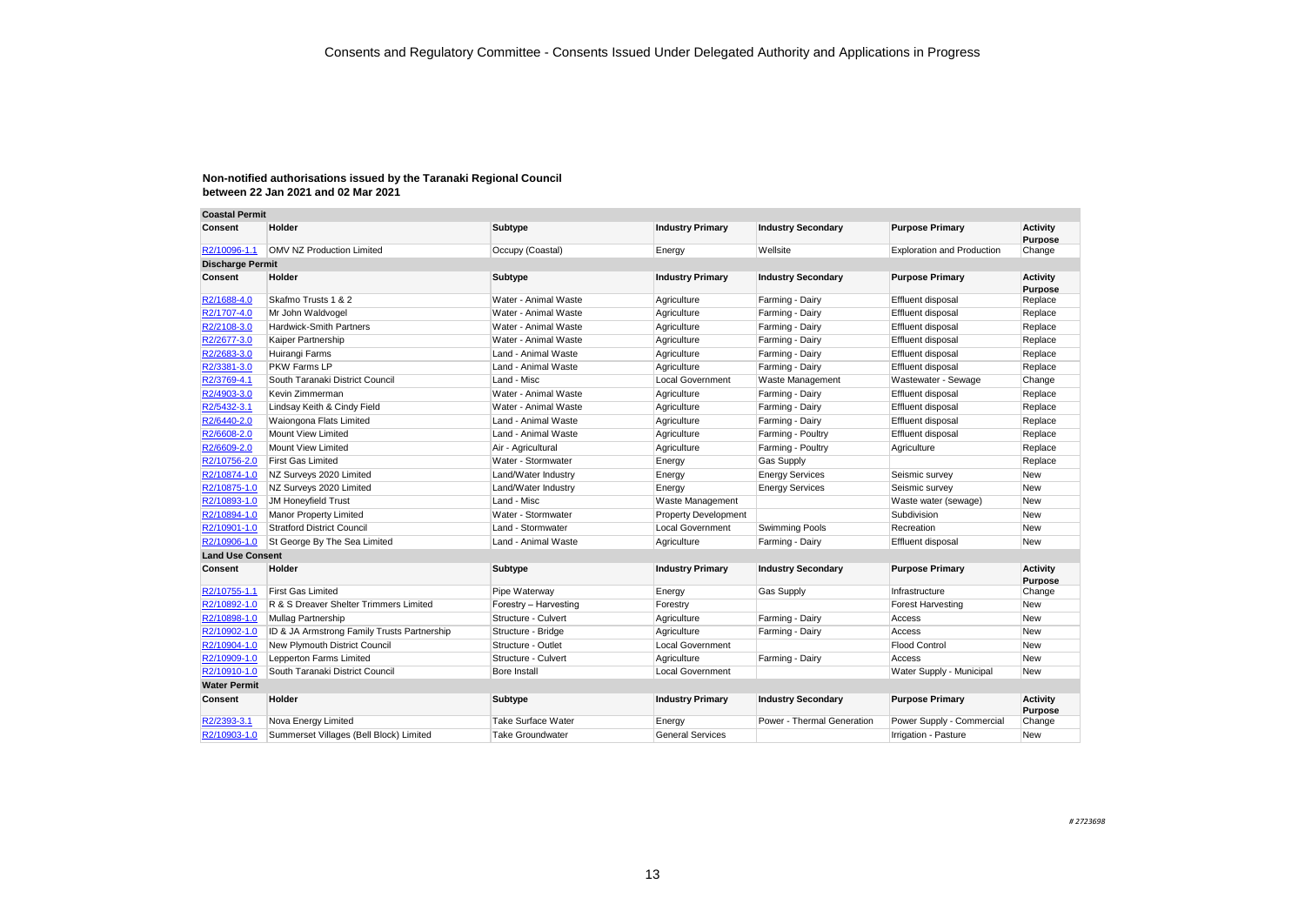| R <sub>2</sub> /10898-1.0                                                                                                                                              | Commencement Date: 25 Jan 2021                                                        |  |
|------------------------------------------------------------------------------------------------------------------------------------------------------------------------|---------------------------------------------------------------------------------------|--|
| Mullag Partnership                                                                                                                                                     | Expiry Date: 01 Jun 2036                                                              |  |
| JR & CM Mullin, 60 Ball Road, RD 2, Patea<br>4598                                                                                                                      | Review Dates: June2024, June 2030<br><b>Activity Class: Discretionary</b>             |  |
| Location: 150 Opua Road, Opunake                                                                                                                                       | <b>Application Purpose: New</b>                                                       |  |
| To replace an existing culvert in the Okaweu Stream, including the associated disturbance<br>of the stream bed                                                         |                                                                                       |  |
| Rohe:                                                                                                                                                                  |                                                                                       |  |
| Taranaki (Statutory Acknowledgement)                                                                                                                                   |                                                                                       |  |
| <b>Engagement or consultation:</b>                                                                                                                                     |                                                                                       |  |
| Te Kahui o Taranaki Trust                                                                                                                                              | Provided with application                                                             |  |
| $R2/2108-3.0$                                                                                                                                                          | Commencement Date: 25 Jan 2021                                                        |  |
| Hardwick-Smith Partners                                                                                                                                                | Expiry Date: 01 Dec 2044                                                              |  |
| 424 Upland Road, RD 2, New Plymouth 4372                                                                                                                               | Review Dates: June 2026, June 2032, June<br>2038<br><b>Activity Class: Controlled</b> |  |
| Location: 178 Airport Drive, Bell Block                                                                                                                                | <b>Application Purpose: Replace</b>                                                   |  |
| To discharge farm dairy effluent onto land, and until 1 December 2022 after treatment in an<br>oxidation pond system and constructed drain, into the Mangaoraka Stream |                                                                                       |  |
| Rohe:                                                                                                                                                                  |                                                                                       |  |
| Te Atiawa (Statutory Acknowledgement)                                                                                                                                  |                                                                                       |  |
| <b>Engagement or consultation:</b>                                                                                                                                     |                                                                                       |  |

**COL** 

Te Kotahitanga o Te Atiawa Trust Provided with application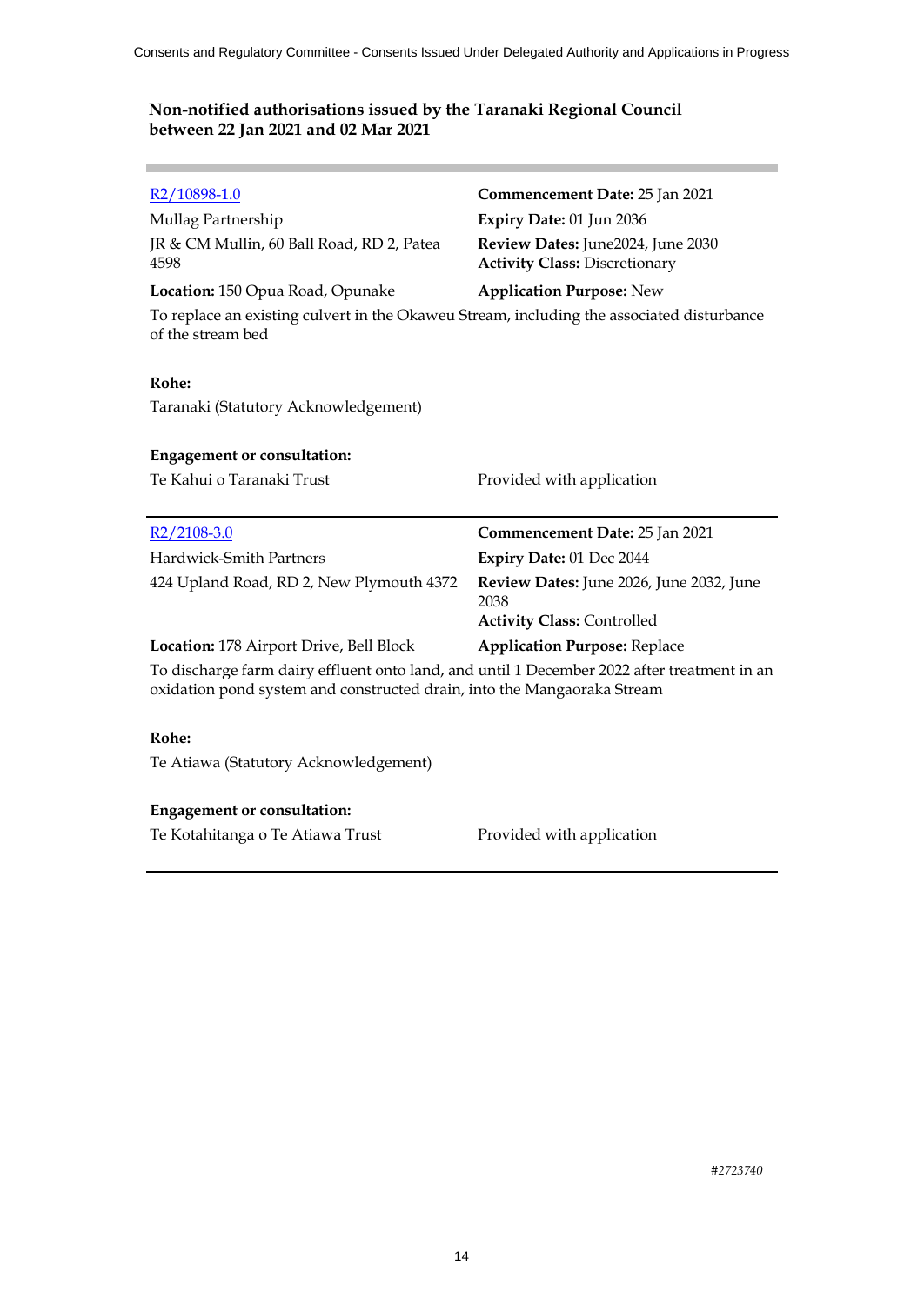| $R2/2393-3.1$                                                                                         | Commencement Date: 26 Jan 2021                                                                      |
|-------------------------------------------------------------------------------------------------------|-----------------------------------------------------------------------------------------------------|
| Nova Energy Limited                                                                                   | Expiry Date: 01 Jun 2033                                                                            |
| PO Box 8358, New Plymouth 4342                                                                        | Review Dates: June 2021, June 2024, June<br>2027, June 2030<br><b>Activity Class: Discretionary</b> |
| Location: McKee Oil Field, Bristol Road,<br>Inglewood                                                 | <b>Application Purpose: Change</b>                                                                  |
| To take water from the Mangaone Stream for use in a gas fired Power Station                           |                                                                                                     |
| Change of consent conditions to reduce the 7 day take from 12,000 $\text{m}^3$ to 11,000 $\text{m}^3$ |                                                                                                     |
| Rohe:                                                                                                 |                                                                                                     |
| Ngati Maru                                                                                            |                                                                                                     |
| Te Atiawa (Statutory Acknowledgement)                                                                 |                                                                                                     |
| <b>Engagement or consultation:</b>                                                                    |                                                                                                     |
| Te Kotahitanga o Te Atiawa Trust                                                                      | Comment on application received<br>General opposition                                               |
| Te Runanga o Ngati Maru (Taranaki) Trust                                                              | Provided with application                                                                           |
| $R2/6608-2.0$                                                                                         | Commencement Date: 28 Jan 2021                                                                      |
| Mount View Limited                                                                                    | Expiry Date: 01 Jun 2039                                                                            |
| 258 Upper Durham Road, RD 8, Inglewood<br>4388                                                        | Review Dates: June 2027, June 2033<br><b>Activity Class: Controlled</b>                             |
| Location: Durham Road Upper, Inglewood                                                                | <b>Application Purpose: Replace</b>                                                                 |
| To discharge washdown water from the cleaning of broiler chickensheds onto and into<br>land           |                                                                                                     |
| Rohe:                                                                                                 |                                                                                                     |
| Te Atiawa (Statutory Acknowledgement)                                                                 |                                                                                                     |
| <b>Engagement or consultation:</b>                                                                    |                                                                                                     |

Te Kotahitanga o Te Atiawa Trust Comment on application received

- *Generally consistent with Iwi Environmental Management Plan*
- *Application lacks sufficient details*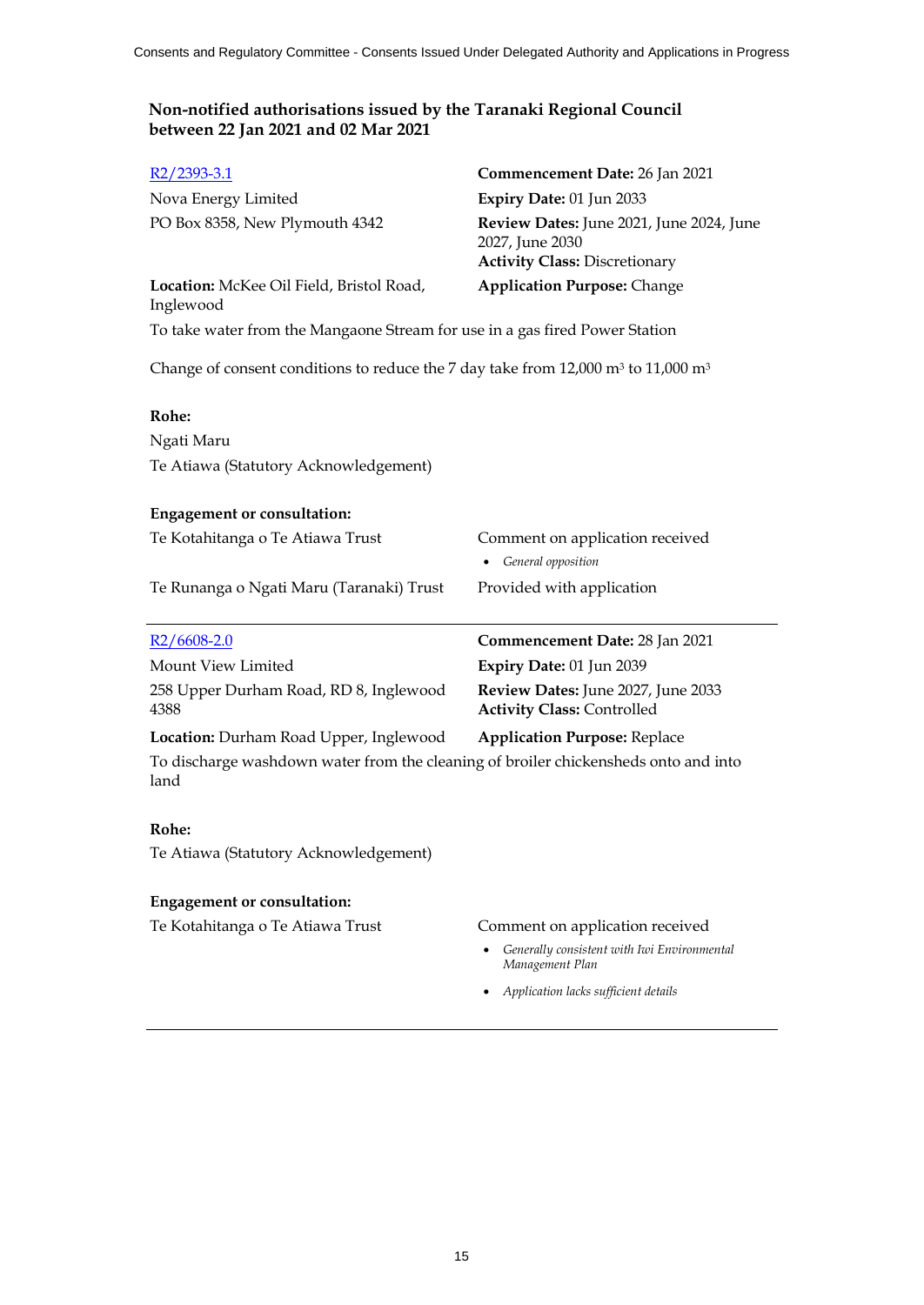| $R2/6609-2.0$                                                                                                                          | Commencement Date: 28 Jan 2021                                             |  |
|----------------------------------------------------------------------------------------------------------------------------------------|----------------------------------------------------------------------------|--|
| Mount View Limited                                                                                                                     | Expiry Date: 01 Jun 2039                                                   |  |
| 258 Upper Durham Road, RD 8, Inglewood<br>4388                                                                                         | Review Dates: June 2027, June 2033<br><b>Activity Class: Discretionary</b> |  |
| Location: Durham Road Upper, Inglewood                                                                                                 | <b>Application Purpose: Replace</b>                                        |  |
| To discharge emissions into the air from a poultry farming operation and associated<br>practices including waste management activities |                                                                            |  |
| Rohe:                                                                                                                                  |                                                                            |  |
| Te Atiawa (Statutory Acknowledgement)                                                                                                  |                                                                            |  |
| <b>Engagement or consultation:</b>                                                                                                     |                                                                            |  |
| Te Kotahitanga o Te Atiawa Trust                                                                                                       | Comment on application received                                            |  |
|                                                                                                                                        | Application lacks sufficient details                                       |  |
|                                                                                                                                        | Neither support nor oppose                                                 |  |
| R <sub>2</sub> /10893-1.0                                                                                                              | Commencement Date: 01 Feb 2021                                             |  |
| <b>JM</b> Honeyfield Trust                                                                                                             | Expiry Date: 01 Jun 2039                                                   |  |
| PO Box 58, Urenui 4349                                                                                                                 | Review Dates: June 2027, June 2033<br><b>Activity Class: Discretionary</b> |  |
| Location: 42 Whakapaki Street, Urenui                                                                                                  | <b>Application Purpose: New</b>                                            |  |
| To discharge treated domestic effluent from a wastewater treatment system onto and into<br>land                                        |                                                                            |  |
| Rohe:                                                                                                                                  |                                                                            |  |
| Ngati Mutunga (Statutory Acknowledgement)                                                                                              |                                                                            |  |

# **Engagement or consultation:**

# Te Runanga o Ngati Mutunga Comment on application received

*General support*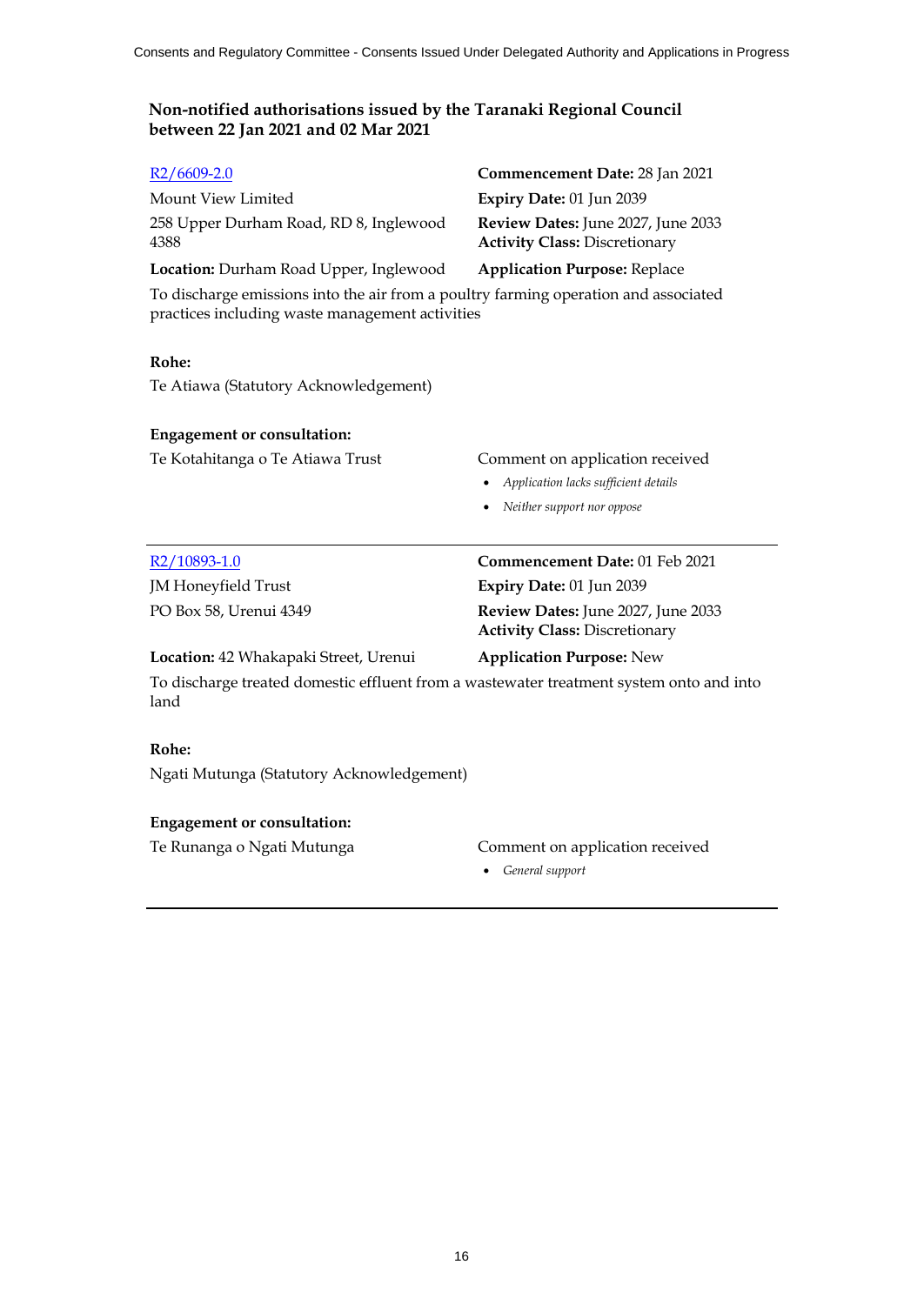| $R2/3769-4.1$                                                                          | Commencement Date: 03 Feb 2021                                                                                                                                   |
|----------------------------------------------------------------------------------------|------------------------------------------------------------------------------------------------------------------------------------------------------------------|
| South Taranaki District Council                                                        | Expiry Date: 01 Jun 2034                                                                                                                                         |
| Chief Executive, Private Bag 902, Hawera 4640 Review Dates: June 2021, June 2022, June | 2023, June 2024, June 2025, June 2026, June<br>2027, June 2028, June 2029, June 2030, June<br>2031, June 2032, June 2033<br><b>Activity Class: Discretionary</b> |
| Location: Nukumaru Parade, Waiinu Beach                                                | <b>Application Purpose: Change</b>                                                                                                                               |

To discharge treated domestic wastewater from the Waiinu Beach Waste Water Treatment Plant to land

Change of consent conditions to increase the size of the disposal field

#### **Rohe:**

Ngaa Rauru Kiitahi (Statutory Acknowledgement)

#### **Engagement or consultation:**

| Department of Conservation | Written approval provided |
|----------------------------|---------------------------|
| Te Kaahui o Rauru          | Provided with application |

| $R2/1688-4.0$                                                       | Commencement Date: 04 Feb 2021                                                                   |
|---------------------------------------------------------------------|--------------------------------------------------------------------------------------------------|
| Skafmo Trusts $1 < 2$                                               | Expiry Date: $01$ Dec $2046$                                                                     |
| C/-Sam & Kristin Lourie, 210 Douglas Road,<br>RD 22, Stratford 4392 | Review Dates: June 2022, June 2028, June<br>2034, June 2040<br><b>Activity Class: Controlled</b> |
| Location: 210 Douglas Road, Douglas                                 | <b>Application Purpose: Replace</b>                                                              |

To discharge farm dairy effluent onto land, and until 1 December 2022 after treatment in an oxidation pond system and constructed drain, into an unnamed tributary of the Toko Stream

#### **Rohe:**

Ngati Maru

### **Engagement or consultation:**

Te Runanga o Ngati Maru (Taranaki) Trust Provided with application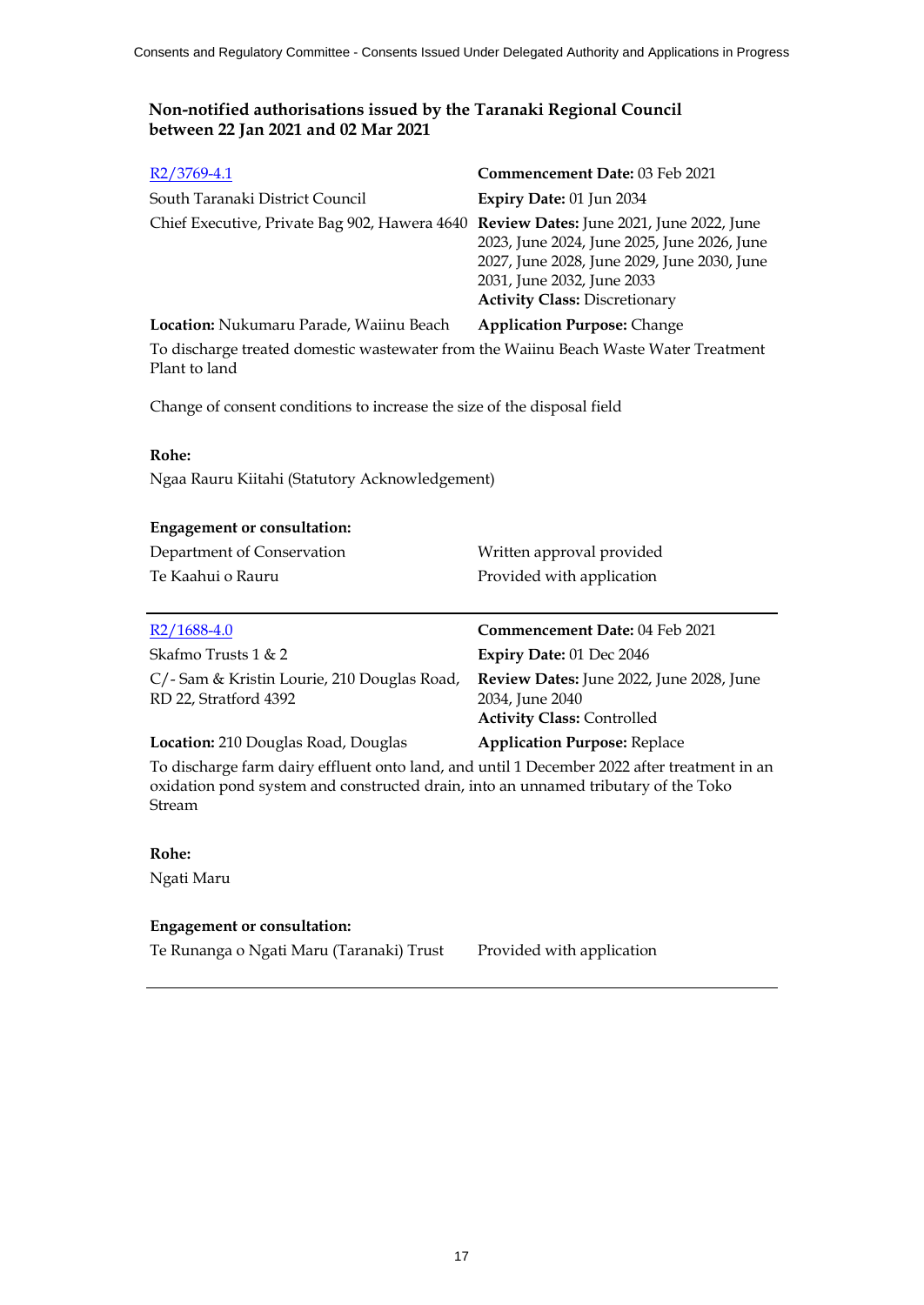| R <sub>2</sub> /10902-1.0                        | <b>Commencement Date: 04 Feb 2021</b>                                      |  |
|--------------------------------------------------|----------------------------------------------------------------------------|--|
| ID & JA Armstrong Family Trusts Partnership      | Expiry Date: $01$ Jun 2036                                                 |  |
| 2856 Eltham Road, RD 32, Opunake 4682            | Review Dates: June 2024, June 2030<br><b>Activity Class: Discretionary</b> |  |
| Location: 2856 Eltham Road, Opunake              | <b>Application Purpose: New</b>                                            |  |
| To construct a bridge over the Taungatara Stream |                                                                            |  |
|                                                  |                                                                            |  |
| Rohe:                                            |                                                                            |  |
| Ngaruahine (Statutory Acknowledgement)           |                                                                            |  |
| Taranaki (Statutory Acknowledgement)             |                                                                            |  |
|                                                  |                                                                            |  |
| <b>Engagement or consultation:</b>               |                                                                            |  |
| Te Kahui o Taranaki Trust                        | Provided with application                                                  |  |

| Te Kanui o Taranaki Trust     |    |
|-------------------------------|----|
| Te Korowai O Ngaruahine Trust | P1 |

| R2/10096-1.1                        |  |
|-------------------------------------|--|
| <b>OMV NZ Production Limited</b>    |  |
| Private Bag 2035, New Plymouth 4340 |  |

**Location:** Lower Otaraoa wellsite, Lower Otaraoa Road, Motunui

rovided with application

**Commencement Date:** 04 Feb 2021 **Expiry Date:** 01 Jun 2033 Review Dates: June 2021, June 2027 **Activity Class:** Discretionary

# **Application Purpose:** Change

To occupy the coastal marine area with six pipelines (well casings) extending from the Lower Otaraoa Road wellsite for hydrocarbon production purposes

Change of consent conditions to include two proposed infill wells

### **Rohe:**

Te Atiawa (Statutory Acknowledgement)

### **Engagement or consultation:**

Te Kotahitanga o Te Atiawa Trust Comment on application received

*General support*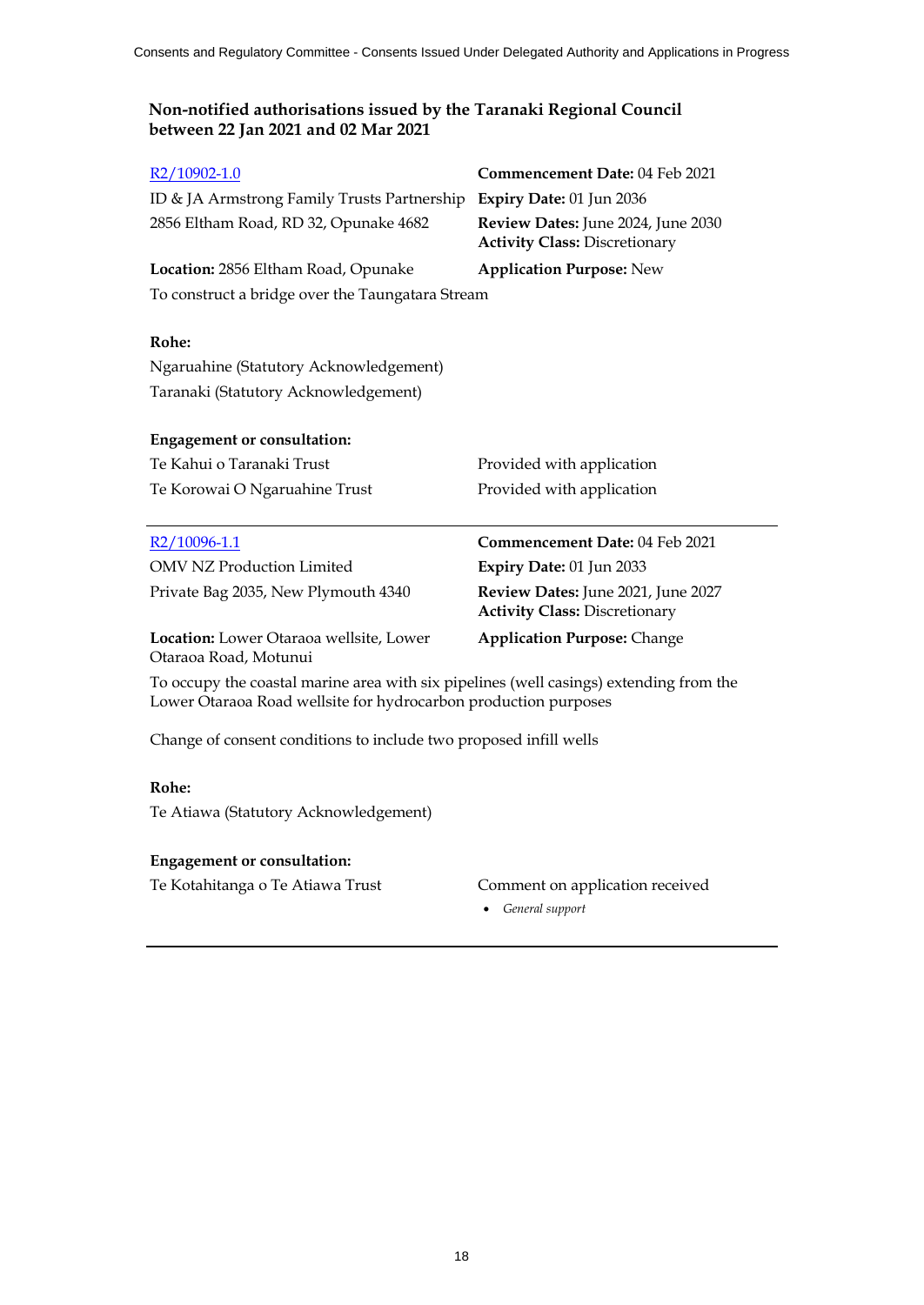| R2/10755-1.1                                                                                                                                         | Commencement Date: 05 Feb 2021                                             |  |
|------------------------------------------------------------------------------------------------------------------------------------------------------|----------------------------------------------------------------------------|--|
| First Gas Limited                                                                                                                                    | Expiry Date: 01 Jun 2033                                                   |  |
| Private Bag 2020, New Plymouth 4342                                                                                                                  | Review Dates: June 2021, June 2027<br><b>Activity Class: Discretionary</b> |  |
| Location: White Cliff Bay, Waiiti                                                                                                                    | <b>Application Purpose: Change</b>                                         |  |
| To install piping in Unnamed Stream 79 (Gilbert Stream), including associated stream bed<br>disturbance and reclamation for pipeline access purposes |                                                                            |  |

Change of consent conditions to extend the timeframe for riparian planting

#### **Rohe:**

Ngati Tama

#### **Engagement or consultation:**

Te Runanga O Ngati Tama Provided with application

Huirangi Farms **Expiry Date:** 01 Dec 2044 MR & AF Andrews, 223 Cross Road, RD 3, New Plymouth 4373

**Location:** 416 Waitara Road, Huirangi **Application Purpose:** Replace To discharge farm dairy effluent onto land

### **Rohe:**

Te Atiawa (Statutory Acknowledgement)

#### **Engagement or consultation:**

Te Kotahitanga o Te Atiawa Trust Comment on application received

R2/2683-3.0 **Commencement Date:** 05 Feb 2021 **Review Dates:** June 2026, June 2032, June 2038 **Activity Class:** Controlled

- *Generally consistence with Iwi Environmental Management Plan*
- *Do not oppose, subject to conditions*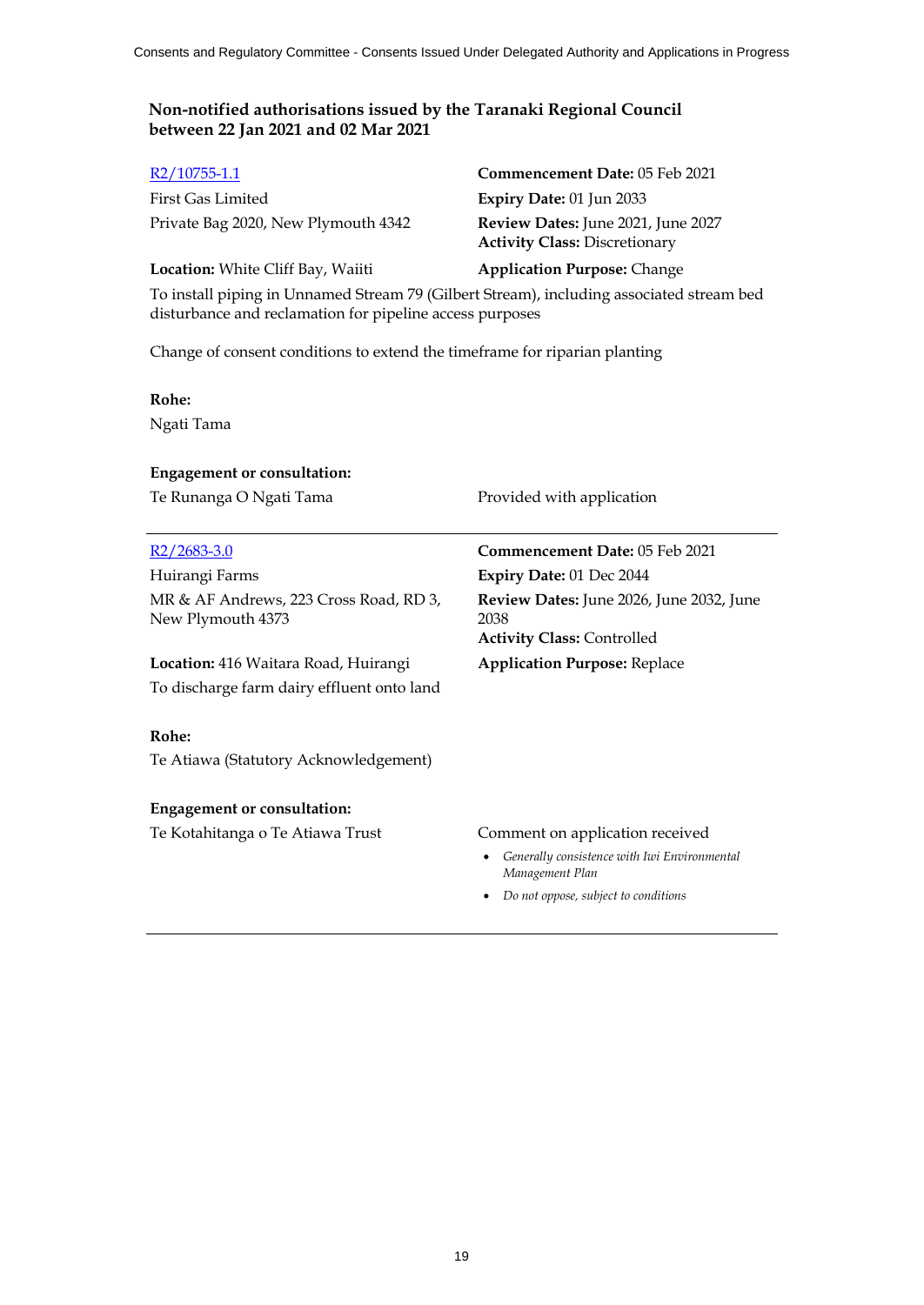| R2/10756-2.0                                                                                            | Commencement Date: 05 Feb 2021                            |  |
|---------------------------------------------------------------------------------------------------------|-----------------------------------------------------------|--|
| <b>First Gas Limited</b>                                                                                | Expiry Date: $01$ Jun 2023                                |  |
| Private Bag 2020, New Plymouth 4342                                                                     | <b>Review Dates:</b><br><b>Activity Class: Controlled</b> |  |
| <b>Location:</b> White Cliff Bay, Waiiti                                                                | <b>Application Purpose: Replace</b>                       |  |
| To discharge stormwater and sediment arising from earthworks into Unnamed Stream 79<br>(Gilbert Stream) |                                                           |  |
| Rohe:                                                                                                   |                                                           |  |
| Ngati Tama                                                                                              |                                                           |  |

# **Engagement or consultation:**

Te Runanga O Ngati Tama Provided with application

Summerset Villages (Bell Block) Limited **Expiry Date:** 01 Jun 2038 PO Box 5187, Wellington 6140 **Review Dates:** June 2026, June 2032

# R2/10903-1.0 **Commencement Date:** 05 Feb 2021

**Activity Class:** Controlled

# **Location:** 70 Pohutukawa Place, Bell Block **Application Purpose:** New

To take and use groundwater from a bore for irrigation water supply purposes

### **Rohe:**

Te Atiawa

### **Engagement or consultation:**

Te Kotahitanga o Te Atiawa Trust Comment on application received

- *General opposition*
- *Application lacks sufficient detail*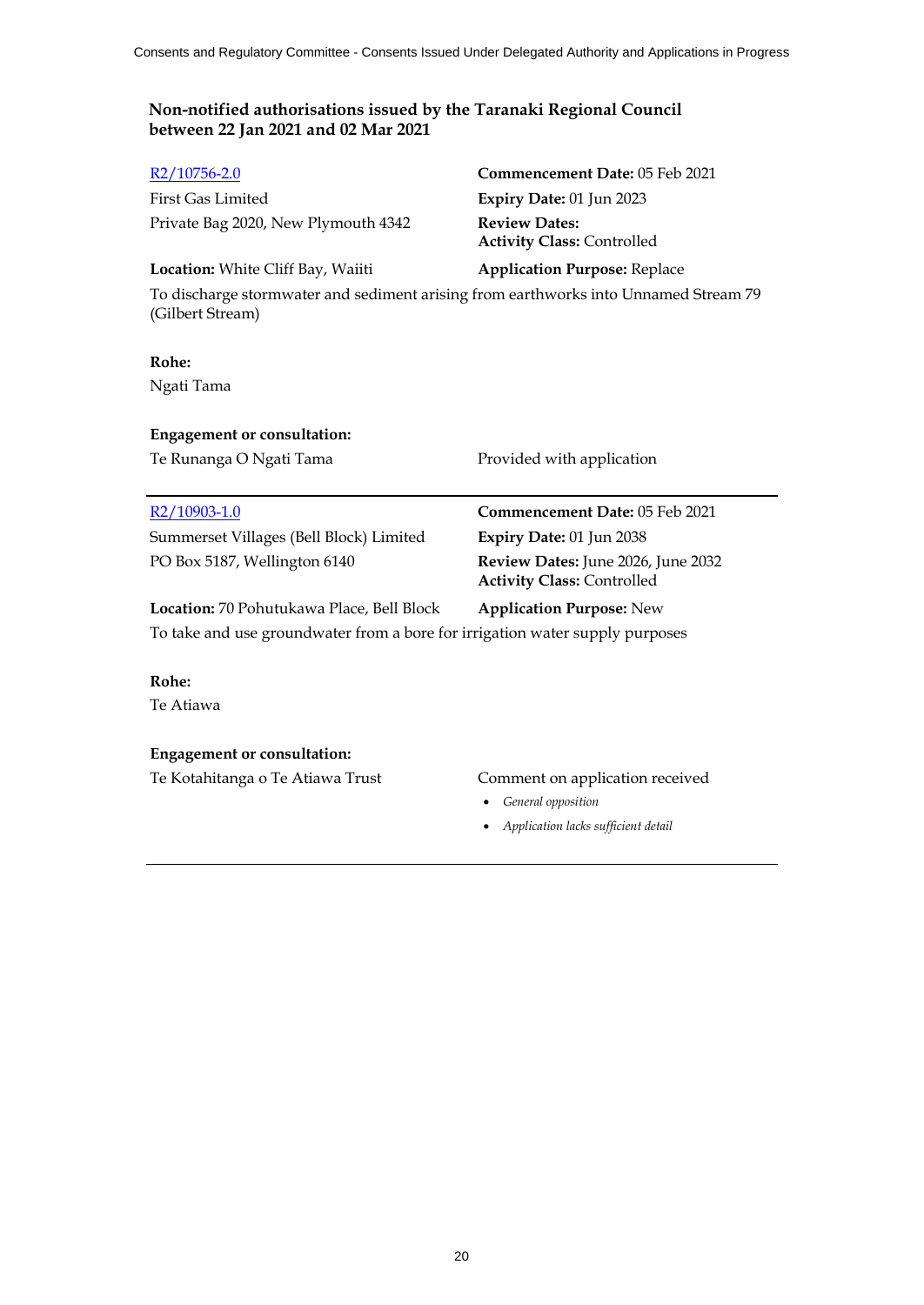| $R2/10904-1.0$                                                                                                                                  | <b>Commencement Date: 10 Feb 2021</b>                                      |
|-------------------------------------------------------------------------------------------------------------------------------------------------|----------------------------------------------------------------------------|
| New Plymouth District Council                                                                                                                   | Expiry Date: 01 Jun 2038                                                   |
| Private Bag 2025, New Plymouth 4342                                                                                                             | Review Dates: June 2026, June 2032<br><b>Activity Class: Discretionary</b> |
| Location: 3 Bromley Place, Westown                                                                                                              | <b>Application Purpose: New</b>                                            |
| To install a stormwater outlet structure in the Waimea Stream                                                                                   |                                                                            |
|                                                                                                                                                 |                                                                            |
| Rohe:                                                                                                                                           |                                                                            |
| Te Atiawa (Statutory Acknowledgement)                                                                                                           |                                                                            |
|                                                                                                                                                 |                                                                            |
| <b>Engagement or consultation:</b>                                                                                                              |                                                                            |
| Te Kotahitanga o Te Atiawa Trust                                                                                                                | Comment on application received                                            |
|                                                                                                                                                 | Application lacks sufficient detail                                        |
|                                                                                                                                                 | • Neither support nor oppose                                               |
| Te Kotahitanga o Te Atiawa Trust                                                                                                                | Consulted by applicant                                                     |
|                                                                                                                                                 |                                                                            |
| $R2/2677-3.0$                                                                                                                                   | Commencement Date: 10 Feb 2021                                             |
| Kaiper Partnership                                                                                                                              | Expiry Date: 01 Dec 2044                                                   |
| 764 Mid Puniho Road, RD 37, New Plymouth                                                                                                        | Review Dates: June 2026, June 2032, June                                   |
| 4381                                                                                                                                            | 2038                                                                       |
|                                                                                                                                                 | <b>Activity Class: Controlled</b>                                          |
| Location: 1234 Richmond Road, Waiongana                                                                                                         | <b>Application Purpose: Replace</b>                                        |
| To discharge farm dairy effluent onto land, and until 1 December 2022 after treatment in an<br>oxidation pond system, into the Mangarewa Stream |                                                                            |
|                                                                                                                                                 |                                                                            |
|                                                                                                                                                 |                                                                            |
| Rohe:                                                                                                                                           |                                                                            |
|                                                                                                                                                 |                                                                            |
| Te Atiawa (Statutory Acknowledgement)                                                                                                           |                                                                            |
| <b>Engagement or consultation:</b>                                                                                                              |                                                                            |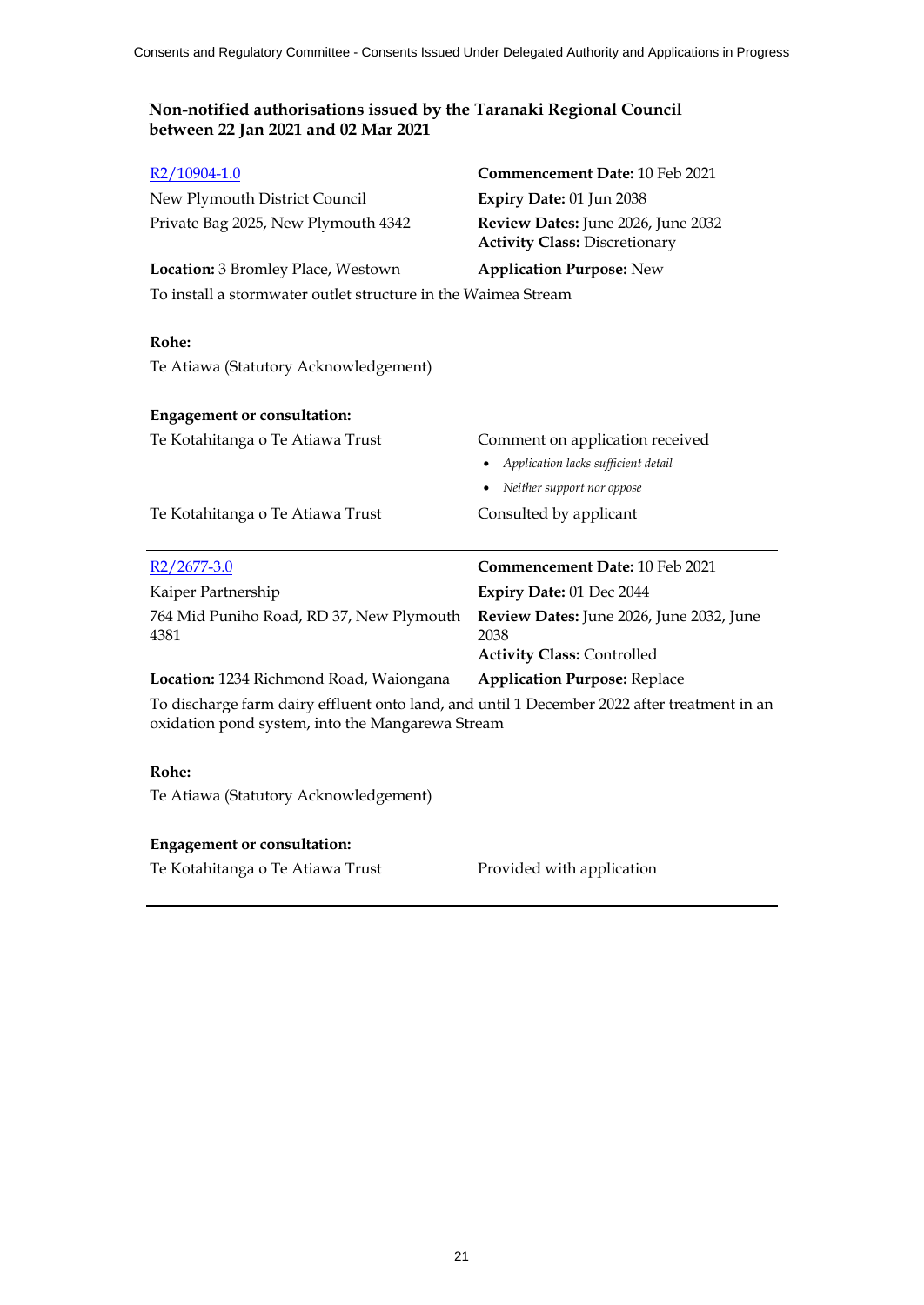NZ Surveys 2020 Limited **Expiry Date:** 01 Jun 2025 14 Connett Road West, Bell Block, New Plymouth 4312

**Location:** Tariki 3D Survey Area (various locations in the Tariki Area)

R2/10874-1.0 **Commencement Date:** 11 Feb 2021 **Review Dates: Activity Class:** Discretionary

**Application Purpose:** New

To discharge contaminants to land where they may enter groundwater, including residues from detonation of explosive charges and degradation of unexploded charges, associated with undertaking a seismic survey

#### **Rohe:**

Ngati Maru Te Atiawa (Statutory Acknowledgement)

#### **Engagement or consultation:**

Department of Conservation Consulted by applicant New Plymouth District Council Consulted by applicant QEII National Trust Consulted by applicant Stratford District Council Consulted by applicant Te Kotahitanga o Te Atiawa Trust Comment on application received

Te Runanga o Ngati Maru (Taranaki) Trust Provided with application

*General opposition*

*Application incomplete*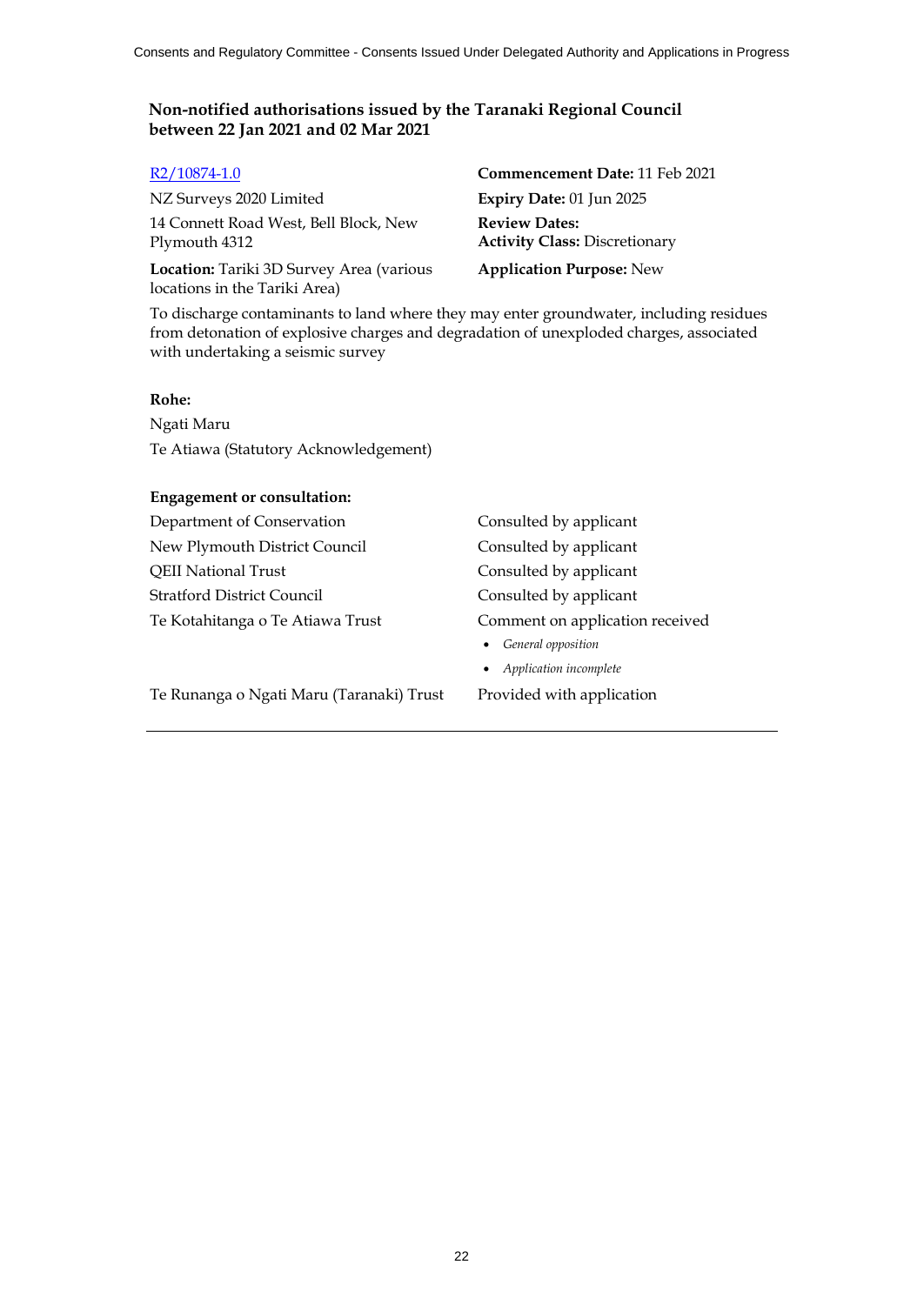| R <sub>2</sub> /10875-1.0                                                                                                                                                           | Commencement Date: 11 Feb 2021                                     |
|-------------------------------------------------------------------------------------------------------------------------------------------------------------------------------------|--------------------------------------------------------------------|
| NZ Surveys 2020 Limited                                                                                                                                                             | Expiry Date: 01 Jun 2025                                           |
| 14 Connett Road West, Bell Block, New<br>Plymouth 4312                                                                                                                              | <b>Review Dates:</b><br><b>Activity Class: Discretionary</b>       |
| Location: Tariki 3D Survey Area (various<br>locations in the Tariki Area)                                                                                                           | <b>Application Purpose: New</b>                                    |
| To discharge contaminants into land where they may enter groundwater from use of<br>drilling muds associated with undertaking a seismic survey                                      |                                                                    |
| Rohe:                                                                                                                                                                               |                                                                    |
| Ngati Maru                                                                                                                                                                          |                                                                    |
| Te Atiawa (Statutory Acknowledgement)                                                                                                                                               |                                                                    |
| <b>Engagement or consultation:</b>                                                                                                                                                  |                                                                    |
| Department of Conservation                                                                                                                                                          | Consulted by applicant                                             |
| New Plymouth District Council                                                                                                                                                       | Consulted by applicant                                             |
| <b>QEII National Trust</b>                                                                                                                                                          | Consulted by applicant                                             |
| <b>Stratford District Council</b>                                                                                                                                                   | Consulted by applicant                                             |
| Te Kotahitanga o Te Atiawa Trust                                                                                                                                                    | Comment on application received<br>General opposition<br>$\bullet$ |
|                                                                                                                                                                                     | Application incomplete                                             |
| Te Runanga o Ngati Maru (Taranaki) Trust                                                                                                                                            | Provided with application                                          |
| $R2/5432-3.1$                                                                                                                                                                       | <b>Commencement Date: 16 Feb 2021</b>                              |
| Lindsay Keith & Cindy Field                                                                                                                                                         | Expiry Date: 01 Dec 2044                                           |
| 757 Arawhata Road, RD 31, Opunake 4681                                                                                                                                              | Review Dates: June 2026, June 2032, June<br>2038                   |
|                                                                                                                                                                                     | <b>Activity Class: Controlled</b>                                  |
| Location: 757 Arawhata Road, Opunake                                                                                                                                                | <b>Application Purpose: Replace</b>                                |
| To discharge farm dairy effluent onto land, and until 1 December 2022 after treatment in an<br>oxidation pond system and constructed drain, into an unnamed tributary of the Oaonui |                                                                    |

### **Rohe:**

Stream

Taranaki (Statutory Acknowledgement)

# **Engagement or consultation:**

Te Kahui o Taranaki Trust Provided with application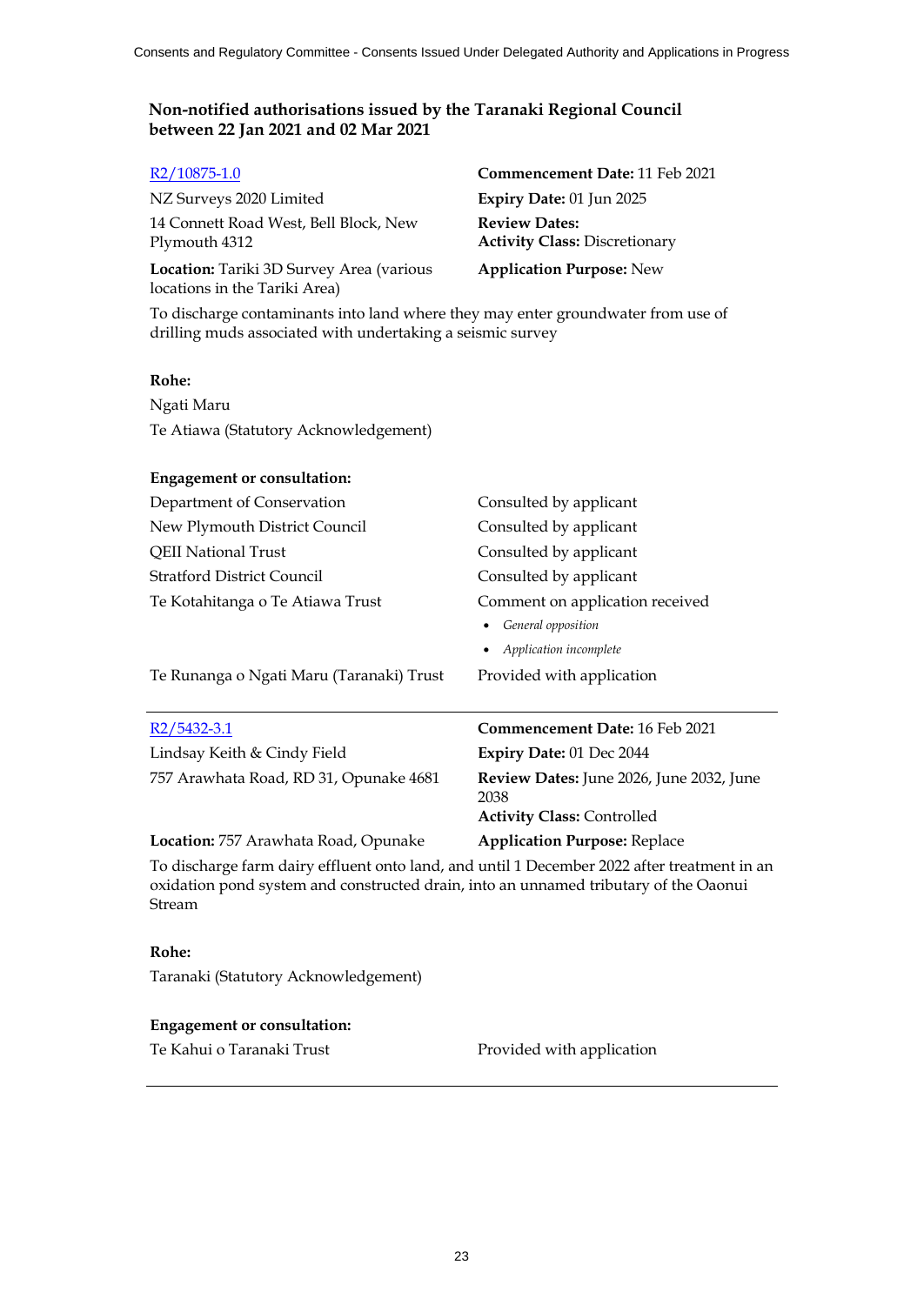| To discharge farm dairy effluent onto land<br>Rohe:<br>Taranaki (Statutory Acknowledgement)                                                       |
|---------------------------------------------------------------------------------------------------------------------------------------------------|
| <b>Engagement or consultation:</b>                                                                                                                |
| Te Kahui o Taranaki Trust<br>Provided with application                                                                                            |
| Commencement Date: 17 Feb 2021<br>$R2/4903-3.0$                                                                                                   |
| Kevin Zimmerman<br>Expiry Date: 01 Dec 2044                                                                                                       |
| 431 Smart Road, RD 2, Hillsborough, New<br>Review Dates: June 2026, June 2032, June<br>2038<br>Plymouth 4372<br><b>Activity Class: Controlled</b> |
| Location: 431 Smart Road, Hillborough<br><b>Application Purpose: Replace</b>                                                                      |
| To discharge farm dairy effluent onto land, and until 1 December 2022 after treatment in an<br>oxidation pond system, into the Manganaha Stream   |
| Rohe:                                                                                                                                             |
| Te Atiawa (Statutory Acknowledgement)                                                                                                             |
| <b>Engagement or consultation:</b>                                                                                                                |
| Te Kotahitanga o Te Atiawa Trust<br>Provided with application                                                                                     |
| Commencement Date: 17 Feb 2021<br>$R2/3381-3.0$                                                                                                   |
| PKW Farms LP<br>Expiry Date: 01 Dec 2046                                                                                                          |
| PO Box 241, New Plymouth 4340<br>Review Dates: June 2022, June 2028, June<br>2034, June 2040<br><b>Activity Class: Controlled</b>                 |
| <b>Application Purpose: Replace</b><br>Location: 80 Ketewhata Road, Ohangai                                                                       |
| To discharge farm dairy effluent onto land                                                                                                        |
| Rohe:                                                                                                                                             |
| Ngati Ruanui                                                                                                                                      |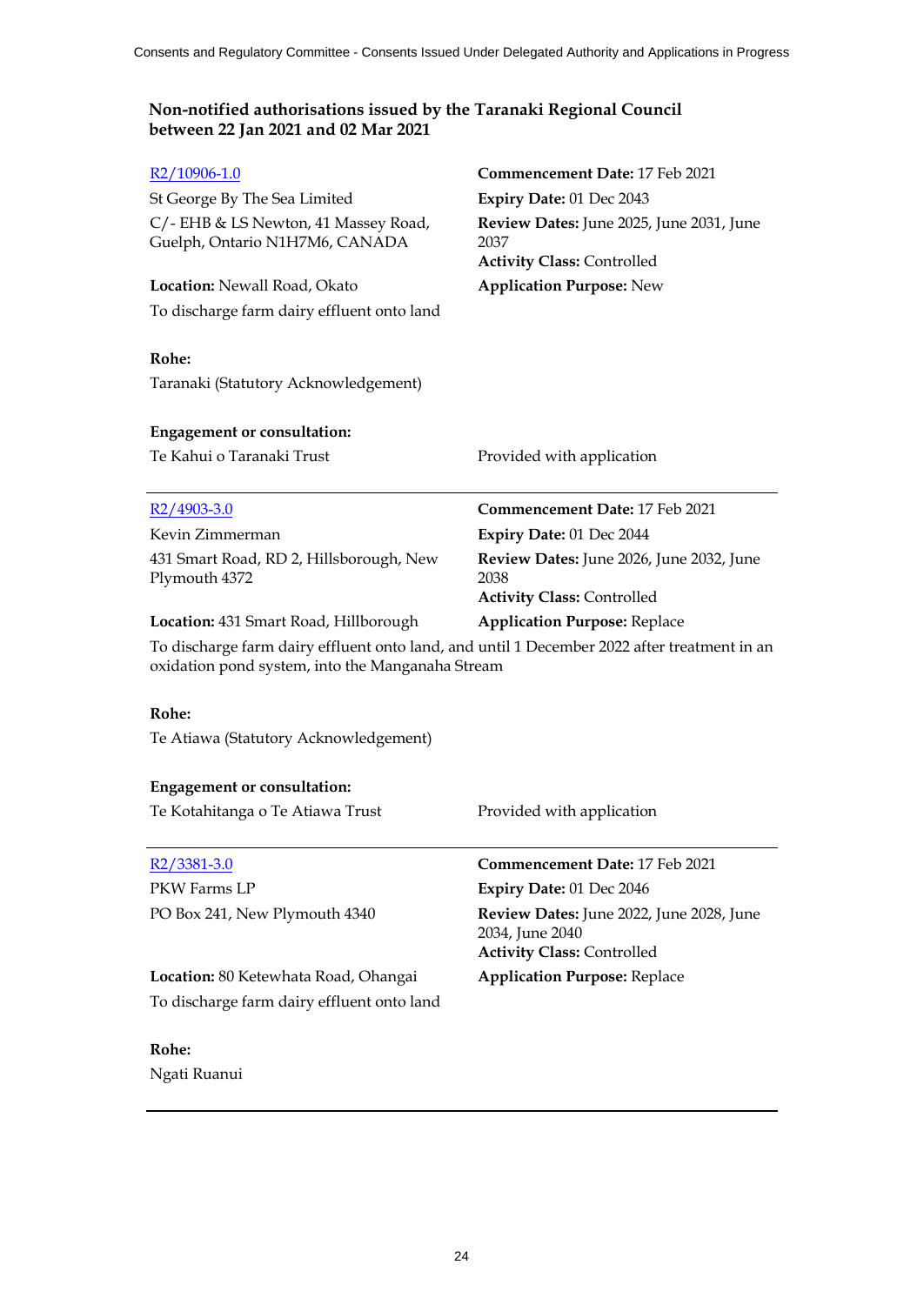| $R2/6440-2.0$                                                                                                                                                        | <b>Commencement Date: 17 Feb 2021</b>                                                            |
|----------------------------------------------------------------------------------------------------------------------------------------------------------------------|--------------------------------------------------------------------------------------------------|
| Waiongona Flats Limited                                                                                                                                              | Expiry Date: 01 Dec 2044                                                                         |
| SM Lepper, 326 Wortley Road, RD 9,<br>Inglewood 4389                                                                                                                 | Review Dates: June 2026, June 2032, June<br>2038<br><b>Activity Class: Controlled</b>            |
| Location: 971 Mountain Road, Waiongana                                                                                                                               | <b>Application Purpose: Replace</b>                                                              |
| To discharge farm dairy effluent onto land                                                                                                                           |                                                                                                  |
| Rohe:                                                                                                                                                                |                                                                                                  |
| Te Atiawa (Statutory Acknowledgement)                                                                                                                                |                                                                                                  |
| <b>Engagement or consultation:</b>                                                                                                                                   |                                                                                                  |
| Te Kotahitanga o Te Atiawa Trust                                                                                                                                     | Provided with application                                                                        |
| $R2/1707-4.0$                                                                                                                                                        | <b>Commencement Date: 18 Feb 2021</b>                                                            |
| Mr John Waldvogel                                                                                                                                                    | Expiry Date: 01 Dec 2046                                                                         |
| 2018 Main South Road, RD 28, Otakeho,<br>Hawera 4678                                                                                                                 | Review Dates: June 2022, June 2028, June<br>2034, June 2040<br><b>Activity Class: Controlled</b> |
| Location: 34 Oru Road, Ngaere                                                                                                                                        | <b>Application Purpose: Replace</b>                                                              |
| To discharge farm dairy effluent onto land, and until 1 December 2022 after treatment in an<br>oxidation pond system, into an unnamed tributary of the Ngaere Stream |                                                                                                  |
| Rohe:                                                                                                                                                                |                                                                                                  |
| Ngati Ruanui                                                                                                                                                         |                                                                                                  |
| <b>Engagement or consultation:</b>                                                                                                                                   |                                                                                                  |
| Te Runanga O Ngāti Ruanui Trust                                                                                                                                      | Provided with application                                                                        |
| R <sub>2</sub> /10892-1.0                                                                                                                                            | <b>Commencement Date: 19 Feb 2021</b>                                                            |
| R & S Dreaver Shelter Trimmers Limited                                                                                                                               | Expiry Date: 01 Jun 2023                                                                         |
| 257 Kairau Road East, RD 3, New Plymouth<br>4373                                                                                                                     | <b>Review Dates:</b><br><b>Activity Class: Controlled</b>                                        |
| Location: 278 Mokau Road, SH3, Mimi                                                                                                                                  | <b>Application Purpose: New</b>                                                                  |
| To harvest a plantation forest                                                                                                                                       |                                                                                                  |
| Rohe:                                                                                                                                                                |                                                                                                  |
| $N_{\infty}$ $\mu$ , $\mu_{\text{other}}$                                                                                                                            |                                                                                                  |

Ngati Mutunga

# **Engagement or consultation:**

- Te Runanga o Ngati Mutunga **Comment on application received** 
	- *Application lacks sufficient detail*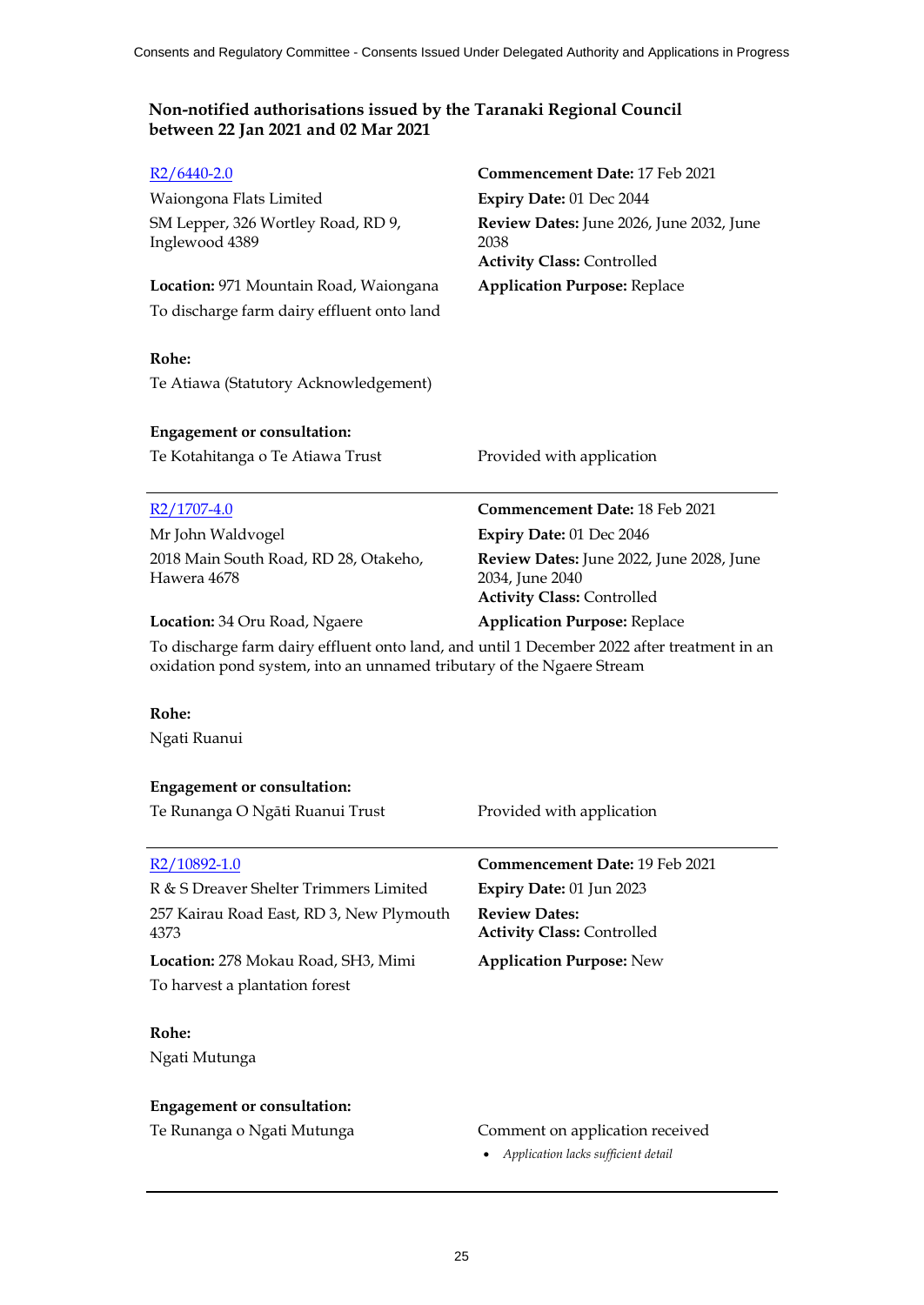| R <sub>2</sub> /10909-1.0                                                                                                   | Commencement Date: 23 Feb 2021                                                                             |
|-----------------------------------------------------------------------------------------------------------------------------|------------------------------------------------------------------------------------------------------------|
| Lepperton Farms Limited                                                                                                     | Expiry Date: 01 Jun 2038                                                                                   |
| Graeme Lepper, 486 Manutahi Road, RD 3,<br>New Plymouth 4373                                                                | <b>Review Dates:</b><br><b>Activity Class: Discretionary</b>                                               |
| Location: 486 Manutahi Road, Lepperton                                                                                      | <b>Application Purpose: New</b>                                                                            |
| To install a culvert in an unnamed tributary of the Waiongana Stream, including associated<br>disturbance of the stream bed |                                                                                                            |
| Rohe:                                                                                                                       |                                                                                                            |
| Te Atiawa (Statutory Acknowledgement)                                                                                       |                                                                                                            |
| <b>Engagement or consultation:</b>                                                                                          |                                                                                                            |
| Te Kotahitanga o Te Atiawa Trust                                                                                            | Comment on application received                                                                            |
|                                                                                                                             | Application lacks sufficient detail                                                                        |
|                                                                                                                             | Neither support nor oppose<br>$\bullet$                                                                    |
|                                                                                                                             |                                                                                                            |
| R <sub>2</sub> /10910-1.0                                                                                                   | <b>Commencement Date: 24 Feb 2021</b>                                                                      |
| South Taranaki District Council                                                                                             | <b>Expiry Date:</b>                                                                                        |
| Chief Executive, Private Bag 902, Hawera 4640                                                                               | <b>Review Dates:</b> June 2028, June 2034, June<br>2040, June 2046<br><b>Activity Class: Discretionary</b> |
| Location: Egmont St, Patea                                                                                                  | <b>Application Purpose: New</b>                                                                            |
| To drill and construct a bore                                                                                               |                                                                                                            |
| Rohe:                                                                                                                       |                                                                                                            |
| Ngati Ruanui                                                                                                                |                                                                                                            |
| <b>Engagement or consultation:</b>                                                                                          |                                                                                                            |